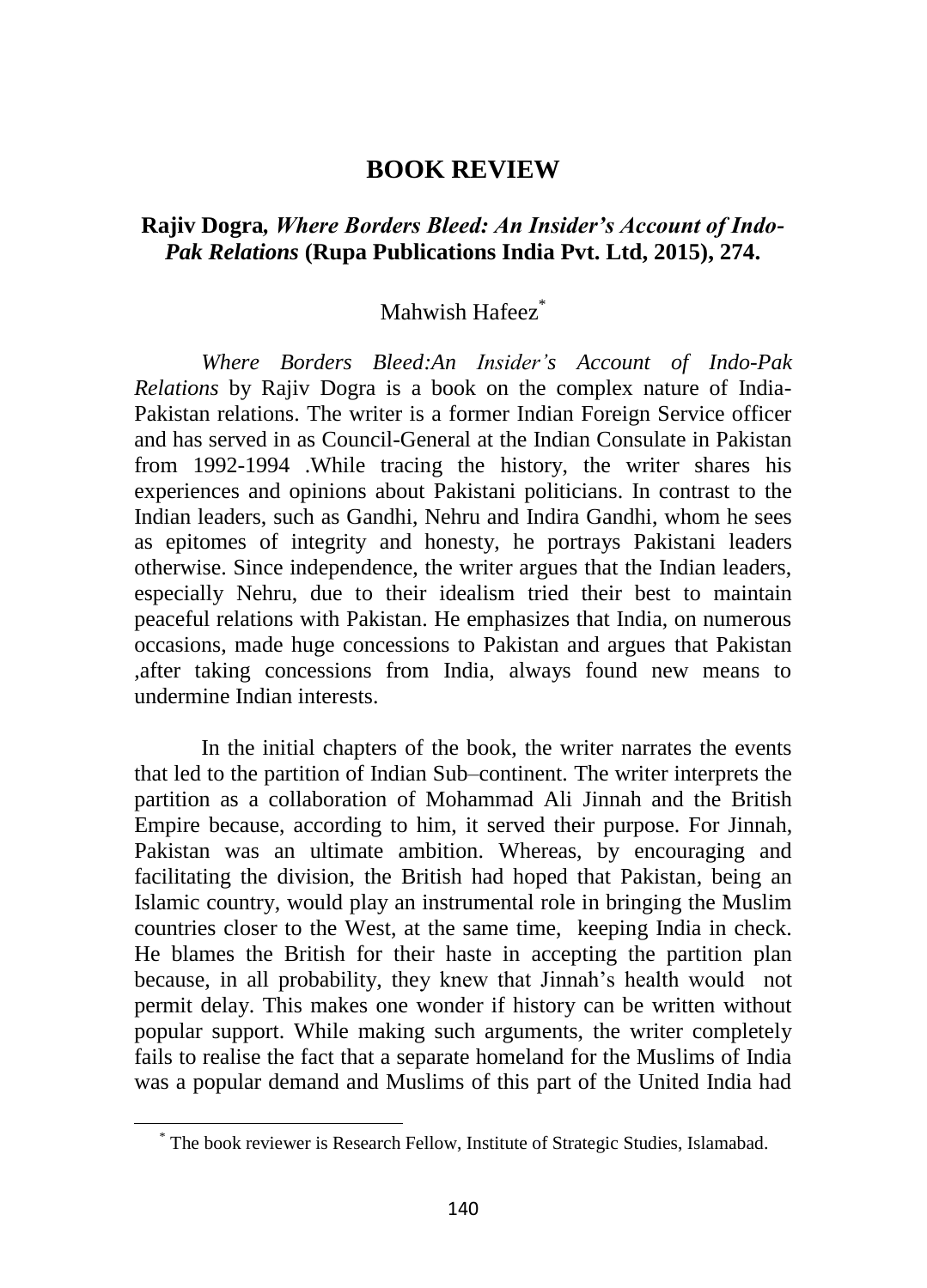rendered supreme sacrifices to achieve this dream. The current discriminatory treatment of minorities and the growing intolerance is a testimony to the wisdom of creating a separate homeland for Muslims.

The writer holds the Muslim League and the Muslim National Guards responsible for the bloodshed that followed partition. He further writes that it was the terror unleashed by the Muslim National Guards that led to the spread of violence across India and the mass migration. There was more violence in West Punjab which continued over a longer period. Whereas violence in East Punjab was in reaction to what happened in West Punjab and other parts of Pakistan, particularly, Karachi. The writer claims that all the bloodshed could have been stopped, had the Muslim League given out a call for restraint like the Congress party did(p. 36).The writer then goes on to discuss whether Jinnah really wanted Islam to be a state religion or he was more inclined to make it a secular state.

The writer argues , that during early years, it was that Britain's geostrategic interests would best be served through creation of Pakistan. The author also claims that the British policies favoured Pakistan on the Kashmir issue and that the Indus Water Treaty was one of the most "generous" agreements that any upper riparian country had signed with a lower riparian country in the world. The writer associates Indo-Pakistan war of 1965 to the results of 1962 Sino-India war which, according to him, encouraged Pakistan to raise the issue of Kashmir internationally. He writes further that President Ayub Khan's decline and Zulfikar Ali Bhutto's coming to power besides Nehru's sudden death was also seen an opportunity by Pakistan. Contrary to Pakistan's expectations, India decided to cross the international border and took control of strategically important Haji Pir area in the Kargil Sector. The writer laments that whatever gains India made during the war were all lost on the table in Tashkent.

The writer also narrates the dismemberment of Pakistan in 1971 in his own words by absolving India of having any role in former East Pakistan and putting the entire blame on the government of Pakistan. It is contrary to facts as he admits in the book that the Mukti Bahini were "trained and equipped in a large measure by India" (p. 156).The negative role played by India in the dismemberment of Pakistan is not hidden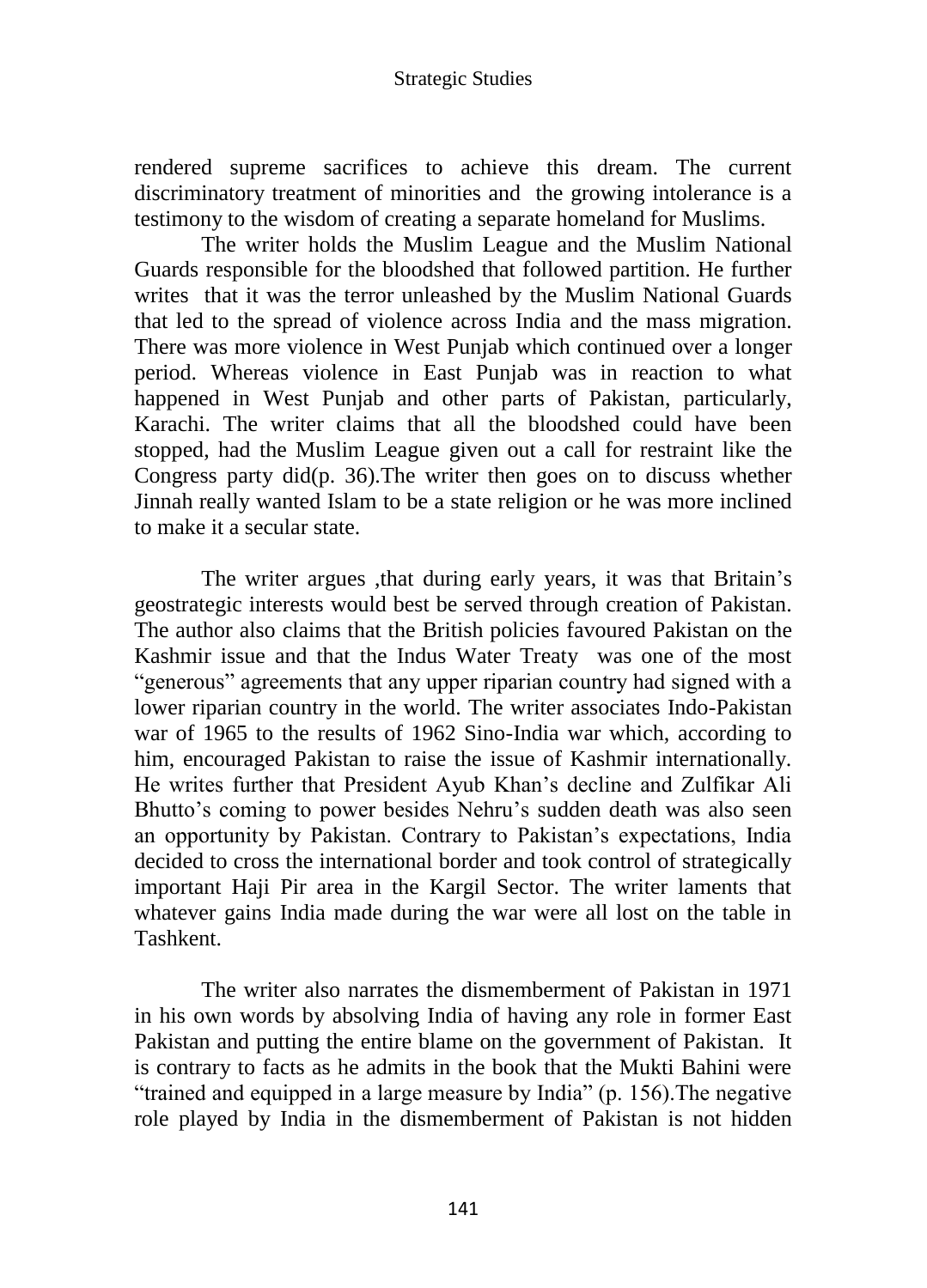## Book Review

from anyone. Modi's statement in Dhaka on June 7, 2015 clearly states, "establishment of Bangladesh was a desire of every Indian and that is why India's forces fought along with the Mukti Bahini, thus creating a new country". It is yet another testimony of how India conspired against Pakistan and exploited the rifts that existed between the two wings of Pakistan.

The writer gives an account of Bhutto's appointment of General Muhammad Xia ul Haq who later on assumed power by removing the former. The author blames Zia for religious extremism in Pakistani society along with increasing trend of narcotics and weapon culture, ignoring the fact that Pakistan has remained committed to maintain peace in the region during the era that he is mentioning.

While discussing Pakistan's relations with Afghanistan, the writer focuses on the issue of Durand Line, which is pointless as this is a settled issue and an internationally accepted border between Pakistan and Afghanistan. One of his arguments highlights his subjective approach in his study where he states that the threat to the West does not emanate from Afghanistan but from Pakistan and its nuclear arsenal. Here, once again, he fails to understand that no other country has been affected suffered the most by terrorism as Pakistan which has lost thousands of security personnel. It is interesting to note the author's criticism of the Indian leadership. He blames Prime Minister Manmohan Singh for the joint statement issued after his meeting with his Pakistani counterpart in the Egyptian city of Sharm el Sheikh for admitting India's role in creating unrest in Baluchistan, and said that the nuclear tests by India were unnecessary as it gave an excuse to Pakistan to formally join the nuclear club. The writer also discloses that the Indian government intends to erode Article 370 of the Constitution "little by little" to terminate the special status of the State of Jammu and Kashmir. Towards the end of the book, while examining different scenarios of the future of Indo-Pakistan relations, he concludes that in order to achieve peace in the region, both the countries have to forgive and forget the past.

The book lacks objectivity as it presents only one side of the story. Rather than a dispassionate analysis, the narrative reads more like official statements that most of the students of Indo-Pak history are